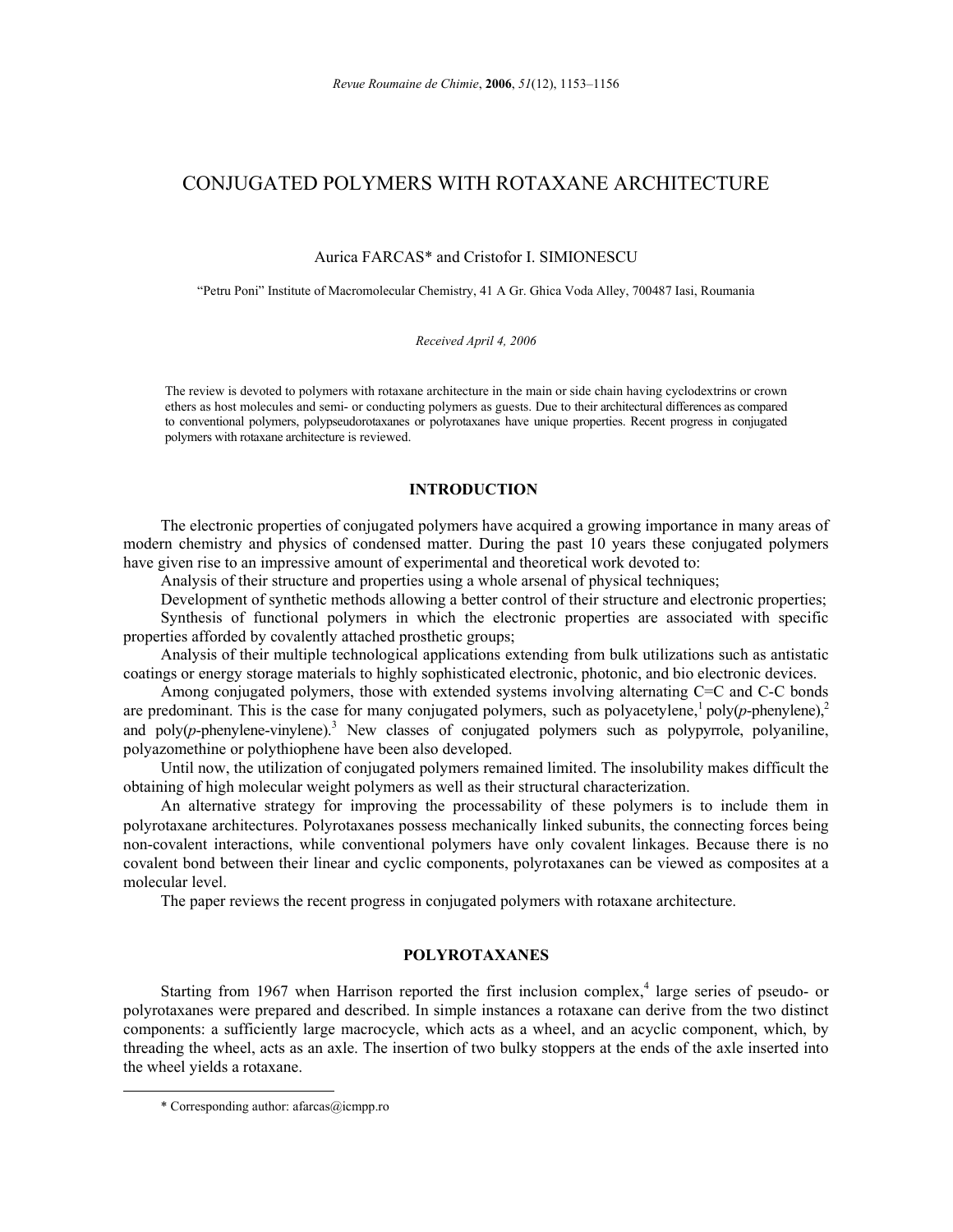Molecular architectures that consist of cyclic molecules threaded onto linear polymer segments and bulky end groups able to block the dethreading of the cyclic component are called polyrotaxanes, and polypseudorotaxanes when blocking groups are not present.<sup>5, 6</sup>

Generaly, two main routes were employed for the preparation of polyrotaxanes: (a) the polymerisation of a monomer with pseudorotaxane structure and (b) the inclusion of a preformed macromolecular chain in the inner cavity of a cyclic compound. Depending on the location of the rotaxane unit, polyrotaxanes can be divided into two principal types: main-chain*,* and side-chain polyrotaxanes.

Due to their architectural differences as compared to conventional polymers, these architectures have unique properties. These unique features offer the possibility to design nanoscopic equivalents of bearings, joints, motors, rotors, pistons and other macroscopic assemblies, composed of interlocked mechanical parts. Besides nanotechnology, polyrotaxanes have been also proposed in the macroscopic side of science as "smart" materials for sensor or data storage applications.<sup>7</sup>

## **CONJUGATED POLYMERS WITH ROTAXANE ARCHITECTURE**

Conjugated polymers have attracted widespread interest due to their applications in light-emitting diodes,<sup>8</sup> field effect transistors<sup>9</sup> and photovoltaic devices.<sup>10</sup> They are often loosely described as molecular wires because of the high charge-mobility along individual polymer chains.<sup>11</sup> The rotaxane concept allows a single conducting polymer chain to be encapsulated into a supramolecular architecture. Research in this domain focused primarily on the synthesis of conducting molecules and the evaluation of their ability to transport charges.

Recently, the formation of inclusion complexes in which aniline or pyrrole covered by  $α$ - or β-CD was reported and these complexes were polymerized.<sup>12</sup> Blocking the macrocycles on the polymer chain was performed with a bulky group (p-aminophenyl triphenyl methane) (Scheme 1). This yielded a semi-polyrotaxane having a conjugated polymer as thread and cyclodextrins as rings. The obtained semi-polyrotaxane was proposed to be an insulated molecular wire. The insulation effect of an inclusion complex formed by polyaniline and β-cyclodextrin in solution was reported by Shimomura et al.<sup>13</sup>

The structural configurations of inclusion complexes between thiophene and cyclodextrin molecules (CDs) have been investigated by the combined quantum mechanics / molecular mechanics (QM/MM) method.<sup>14</sup> It has been found that the configuration of polythiophene in CDs is close to a planar structure and there is no charge transfer between CDs and polythiophene. This indicates that the CD complexes can be used as ''insulated'' molecules. Also, the crystal structure of the complex of β-cyclodextrin with bithiophene and their oxidative polymerization in water were reported.<sup>15</sup> To obtain pseudorotaxanes the polymerization of inclusion complexes was carried out in water using FeCl<sub>3</sub> as an oxidative initiator.



Scheme 1 – Synthesis of conducting polymers with semi-rotaxane architecture.

Polyazomethines or polyazines have gained widespread interest during the last two decades due to their useful electronic, optoelectronic, electrochemical, and nonlinear optical properties.<sup>16</sup> Polyazomethines with aromatic backbones are attractive conducting polymers but their insolubility in common organic solvents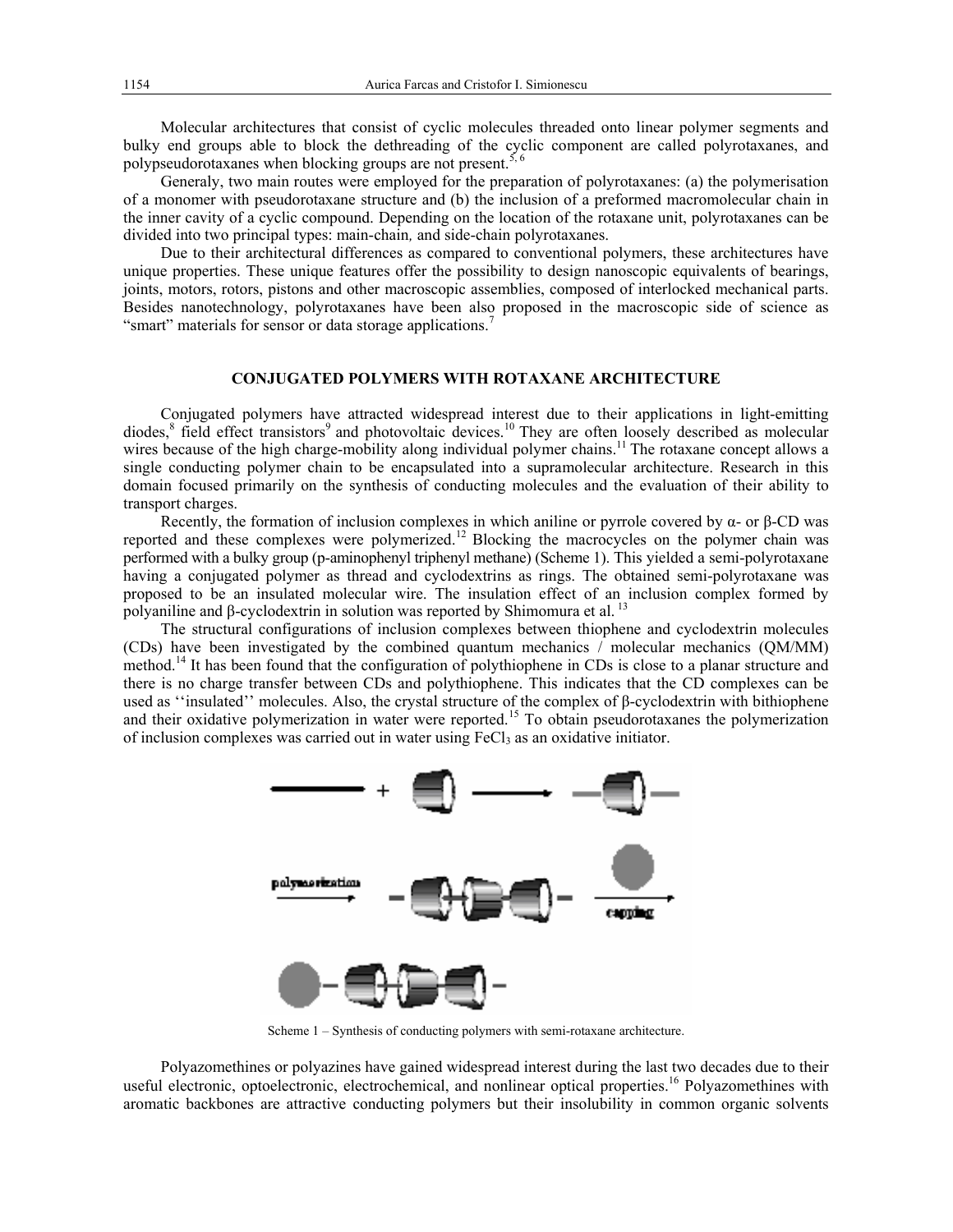limits their processability and characterization. Over the past 25 years, different methods have been adopted to yield processable polyazomethines by incorporating nonconjugated linkages into the main chain<sup>17</sup> through copolymerization,<sup>18</sup> by attaching functional groups or flexible chains as branches onto the main chain<sup>19</sup> or by a combination of both.<sup>20</sup> In most cases, the polymers were still insoluble and, hence, the problems of processability and characterization remain unsolved. Modifying the conjugated chain by solubilizing groups disturbs the electron delocalization and affects the interesting properties of the conducting polymer. Recently, the concept of polymerization in the cyclodextrin cavity has been introduced<sup>21</sup> and also applied to the synthesis of polyazomethines, leading to soluble rotaxanes.<sup>22</sup>

Geckeler and coworkers prepared the first fullerene-terminated soluble polyazomethine based polyrotaxane with β-CD as the macrocylic component in order to improve the solubility of polyazomethine.<sup>23</sup> The polycondensation in the presence of an excess of CD and using C60 as the end-capping agent led to a high molecular mass soluble polyrotaxane.

Soluble aromatic polyazomethines with rotaxane architecture were also prepared starting from aromatic diamines (p,p-diaminobiphenyl or 1,4-phenylenediamine) / β-CD adducts and N-*n*-butyl-3,6-diformyl carbazole (Scheme 2). $^{24,25}$ 



Scheme 2 – Synthesis of aromatic polyazomethine with rotaxane architecture.

The threading of CD macrocyles on aromatic polyazomethine chains does not change the specific electrical properties of these conjugated polymers. Other fully aromatic polyazomethines with rotaxane architecture have been prepared by polycondensation of aromatic diamines (1,4-phenylenediamine or p,p' diaminobiphenyl) with terephthalaldehyde / β-CD adduct and blocking the chain ends with a bulky aromatic amine (p-aminophenyl triphenylmethane).<sup>26,27</sup> The conductivity of the powders doped with iodine was similar to that of polymers without rotaxane architecture.

Cyclodextrin-threaded conjugated polyrotaxanes as insulated molecular wires with reduced interstrand interactions were synthesized by Anderson's group.<sup>28-31</sup> This group reported the synthesis of poly-*para*-phenylene, or poly(4,4'-diphenylenevinylene), and polyfluorene, threaded through α- and β-cyclodextrin macrocycles.

A copolymer based on polyfluorene with pseudorotaxane architecture in the side chain was prepared through nickel(0)-catalyzed couplings between 2,7-dibromo-9-ethylcapronatefluorene / 24-crown-8 as adduct and 9,9-bis(2-ethylhexyl)-fluorene.<sup>32</sup> The chemical modification of this copolymer was performed by saponification in the presence of a LiOH solution and resulted in ionic structures. The polymer presents semiconducting properties with the activation energy of the electrical conduction of 1.41 eV that makes it suitable for electronic solid state devices.

The first example of α-cyclodextrin induced color change of polymerized diacetylene film sensor was reported by Kim et al.<sup>33</sup> The polydiacetylene film was prepared from a diacetylene monomer containing a terminal anilide moiety and was found to preferentially interact with α-CD causing a color transition which is both time and concentration dependent. Other linear and cyclic polysaccharides were found to be ineffective in their ability to promote a color transition in this polydiacetylene film.

#### **CONCLUSIONS**

Due to their novel topologies, polyrotaxanes have different properties, including solubility, stability, photoelectronic properties, viscosity, phase behavior as compared to conventional polymers. Their versatile characteristics provide unique opportunities for high performance applications.